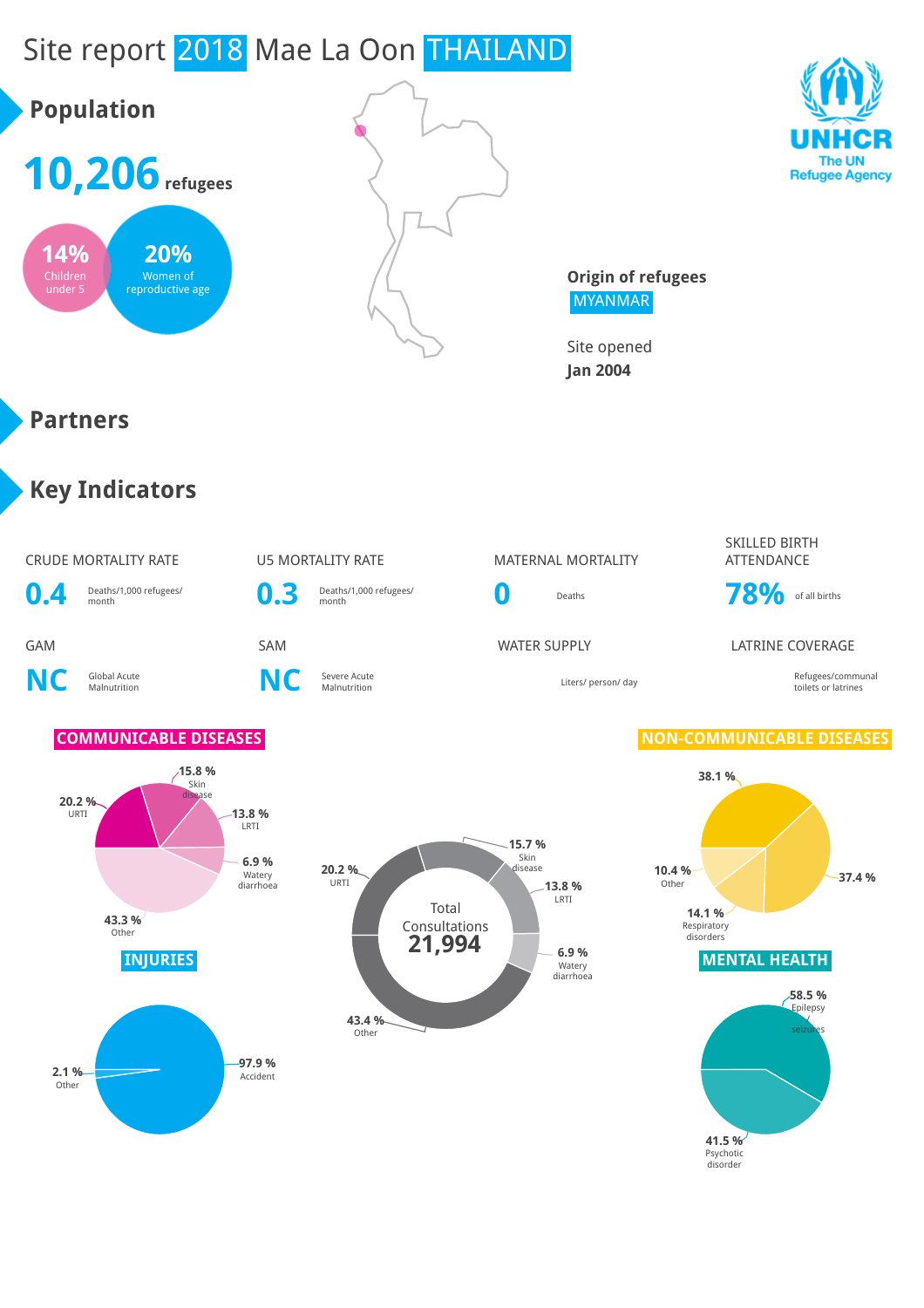#### **Public Health**

| <b>HEALTH STAFFING</b>                                      | <b>INDICATOR</b> | <b>STANDARD</b> |           | <b>MORBIDITY</b>                                 | <b>INDICATOR</b> | <b>STANDARD</b> |   |
|-------------------------------------------------------------|------------------|-----------------|-----------|--------------------------------------------------|------------------|-----------------|---|
| Number of medical doctors                                   |                  | 1: 50,000       | $\bullet$ | Incidence of malaria among children under        |                  |                 |   |
| Number of qualified nurses                                  |                  | 1:10,000        | $\bullet$ | Incidence of watery diarrhoea among              | 57               |                 |   |
| Number of community health workers                          |                  | 1: 1,000        | $\bullet$ | children under 5                                 |                  |                 |   |
| <b>ACCESS AND UTILIZATION</b>                               | <b>INDICATOR</b> | <b>STANDARD</b> |           | Incidence of pneumonia among children<br>under 5 | 106              |                 |   |
| Consultations per trained clinician per day                 | 30               | < 50            | ◉         | Incidence of pneumonia among over 5              | 25               |                 |   |
| Health utilisation rate (new visits / refugee /             | 2.1              | $1 - 4$         | ◙         | Tuberculosis success rate                        |                  | < 90%           |   |
| year)<br>Proportion of host population consultations        | 5%               |                 |           | Were any MDR/X-TB cases diagnosed among<br>PoCs? |                  | <b>No</b>       |   |
| <b>MORTALITY</b>                                            | <b>INDICATOR</b> | <b>STANDARD</b> |           | VACCINATION                                      | <b>INDICATOR</b> | <b>STANDARD</b> |   |
| <b>Crude Mortality Rate</b><br>(CMR) (/1000/month)          | 0.4              | < 0.75          | Ø         | Full vaccination coverage                        | 62%              | < 95%           | Ø |
| <b>Under-five Mortality Rate</b><br>(U5MR) (/1000/month)    | 0.3              | < 1.5           | Ø         | Measles vaccination coverage                     | 62%              | < 95%           | Ø |
| <b>Infant Mortality Rate</b><br>(IMR) (/1000 livebirths)    | 12.5             | < 30            | Ø         | Source of vaccination data                       |                  |                 |   |
| <b>Neonatal Mortality Rate</b><br>(NNMR) (/1000 livebirths) | $\mathbf 0$      | < 20            | $\bullet$ | IN-PATIENT DEPARTMENT (IPD)                      | <b>INDICATOR</b> | <b>STANDARD</b> |   |
| <b>OUTBREAK ALERT AND RESPONSE</b>                          | <b>INDICATOR</b> | <b>STANDARD</b> |           | Average length of stay (days)                    | 5.0              |                 |   |
| Proportion of outbreaks investigated within 48<br>hours     |                  | 100%            |           | Case fatality rate                               | 0.0              |                 |   |
| Number of outbreaks reported                                | $\mathbf 0$      |                 |           | Hospitalisation rate                             | 153.5            | $50 - 150$      |   |

# **Reproductive Health**

| <b>ANTENATAL CARE</b>                                                                     | <b>INDICATOR</b> | <b>STANDARD</b> |                  | <b>FAMILY PLANNING</b>                                                      | <b>INDICATOR</b> | <b>STANDARD</b> |   |
|-------------------------------------------------------------------------------------------|------------------|-----------------|------------------|-----------------------------------------------------------------------------|------------------|-----------------|---|
| Antenatal care coverage                                                                   | 94%              | > 90%           |                  | Contraceptive prevalence rate                                               | 0%               | $\geq 30\%$     | ⊠ |
| Coverage of antenatal tetanus vaccination                                                 | 98%              | >95%            |                  | Source of contraceptive prevalence data                                     |                  |                 |   |
| <b>DELIVERY CARE</b>                                                                      | <b>INDICATOR</b> | <b>STANDARD</b> |                  | SEXUAL AND GENDER-BASED VIOLENCE (SGBV)                                     | <b>INDICATOR</b> | <b>STANDARD</b> |   |
| Proportion of births attended by skilled<br>personnel                                     | 78%              | $\geq 90\%$     | Ø                | Total number of reported rapes                                              | $\mathbf{0}$     |                 |   |
| Proportion of births conducted by caesarean<br>section                                    | 4%               | $5 - 15%$       | $\blacktriangle$ | Proportion of eligible rape survivors provided<br>with PEP within 72 hours  |                  | 100%            |   |
| Proportion of newborn infants with low birth<br>weight (<2500 gs) (weighed within 72 hrs) | 8%               | < 15%           |                  | Proportion of eligible rape survivors provided<br>with ECP within 120 hours |                  | 100%            |   |
| Proportion of teenage pregnancies                                                         | 1%               |                 |                  | SEXUALLY TRANSMITTED INFECTIONS (STIS)                                      | <b>INDICATOR</b> | <b>STANDARD</b> |   |
| Still birth rate (/ 1000 total births / month)                                            |                  |                 |                  | Number of genital ulcer diseases                                            | $\mathbf{0}$     |                 |   |
| Number of maternal deaths                                                                 | $\mathbf{0}$     |                 |                  | Number of Pelvic Inflammatory diseases                                      | $\mathbf{0}$     |                 |   |
| Proportion of maternal deaths investigated<br>within 48 hours                             |                  | 100%            |                  |                                                                             |                  |                 |   |